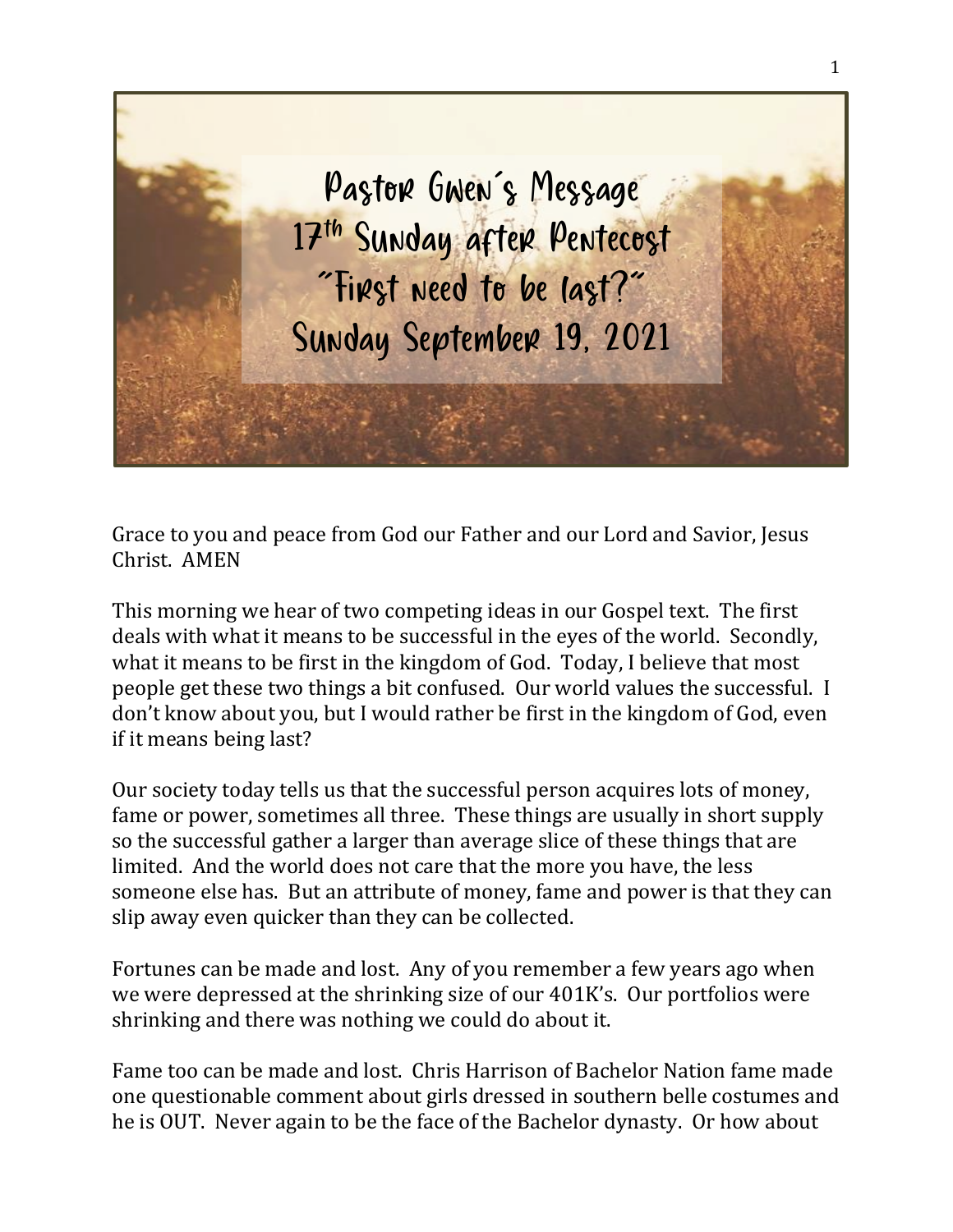Mike Richards of Jeopardy. Gets the job to replace Alex Trebec and someone finds a clip from an old YouTube video, and he is OUT. Mike even lost his producers job for Jeopardy as well.

Power too can be made and lost. Just ask Governor Gavin Newsome about his recall election last Tuesday. He feared that he would lose his power as the political leader of the huge state of California. Not this time, but I think most politicians dread election day for fear of losing their power.

You see, these things that make people seem successful are in short supply and they can easily slip away. Money, fame and power can be here today and gone tomorrow. But this view of success is only of this world. And in the world, we live, all things good or bad come to an end. And so, it behooves us to grab on to the alternate view of success.

This view is what our Gospel reading today is promoting. As they travel the roads of Galilee, Jesus is teaching his disciples. Well, at least he is trying to teach them. He talks of his impending death at the hands of the religious leaders, the betrayal and horrible death he will face before raising from the dead on the third day. But the disciples are dealing with their own worldly power struggle of who will be the greatest. Jesus hears this and is most likely saddened that his own disciples are more concerned with who is the one among them most likely to succeed. Who will be the biggest success, the most popular and most prestigious? Who will end up on top? That is, as the world sees it.

Jesus, in his ultimate teaching and wisdom interjects himself in this conversation and sets them straight. "Whoever wants to be first must be last of all and servant of all." Wow this is a new idea. Jesus knew that those grabbing money, fame and power are after something that will be fleeting. So, he was telling them a better way, a way that would not ever let them down. It was a way that would bring them into the kingdom of God.

Servanthood is the way to go. There are abundant ways to serve others. The list and opportunities will never end. It is part of the human condition to be dependent on each other.

The last two months have made it abundantly clear to me that we all need each other. I have spent more than half of my life being a caregiver. From being a mom and wife to director of educational ministries at a large church in Delafield to pastor here at Christ the Servant. I have always enjoyed helping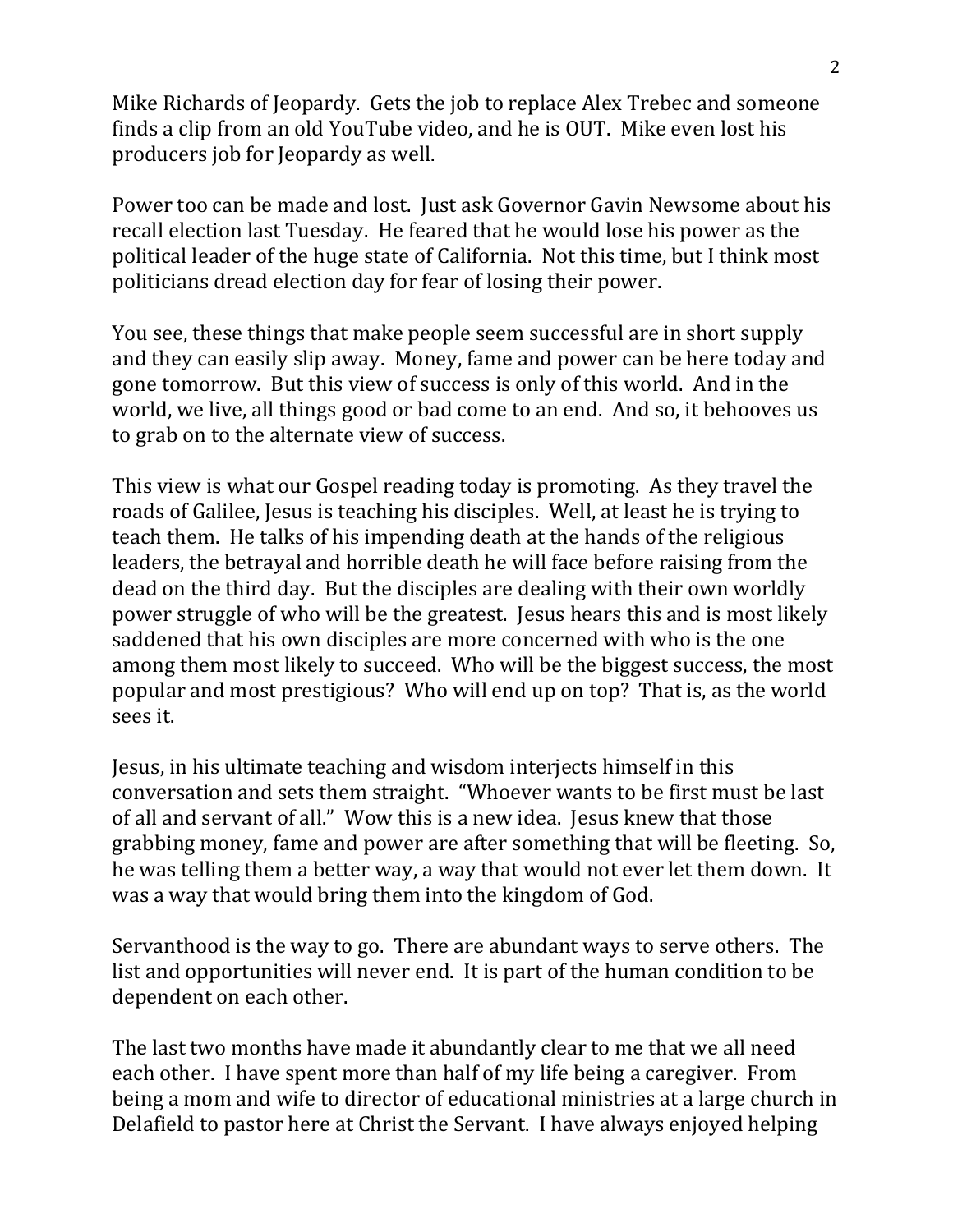others. I love working with The Lord's Cupboard, trying to find new ways to serve those that are food insecure in this community. But cancer, has changed some of that for me. I became the care receiver. The stack of cards on my desk represents only a few of the folks that are caring for me. So many people and churches have me on their prayer list. I had to ask for a ride a couple times to town and a neighbor had to come over to help lift a few things for me after surgery. It has been humbling to accept your mercy, love and help. It is not easy to be on the other end of the stick, so to say. But at some point, in our lives it may happen to each one of us.

The first can become last. How is that old saying, "the ladder of success narrows as it reaches the top". And yes, we are all tempted to kept climbing, even going over and around others along the way. But when we get to the top, the prize may not be as wonderful as we thought. In fact, I see it as very lonely. But folks, Jesus has a new way. Success is not like a big ladder but rather a big circle where we are all in it together. We are all enriched by others, and all can join in. This is the model Jesus is offering to us as true success.

Think with me for a minute about how that circle might look. It might look like our WELCA meeting last Monday where 15 women gathered to discuss the Holiday Market. Yes, there was a person leading the meeting to keep order. You understand why if you have you ever been in a room where 15 women were all talking at the same time. But together we made decisions on the who, what, when, where and why the Holiday Market would be. Volunteers for certain part of the work, ideas for promotion, raffle prizes, and lots more details were organized. Everyone was able to voice an opinion and is now vested in making the Holiday Market a success. It was a good example of what we can do together to serve our Lord and Savior.

Another great example was seen here in this sanctuary last week when the quilts were displayed and blessed to go to Lutheran world Relief. What a wonderful ministry it is to be able to serve those less fortunate around the world while having fun gathering to do it.

Last Wednesday, was Roberto Clemente day in Major League Baseball. Roberto Enrique Clement Walker of the Pittsburg Pirates is honored one day a year by baseball. He was an amazing baseball player who is in the Hall of Fame, was an MVP, batting average leader, Gold Glove recipient, an All Star and the list goes on. Not only was Clemente an outstanding baseball player but he was involved in community work as well. Each off season he worked